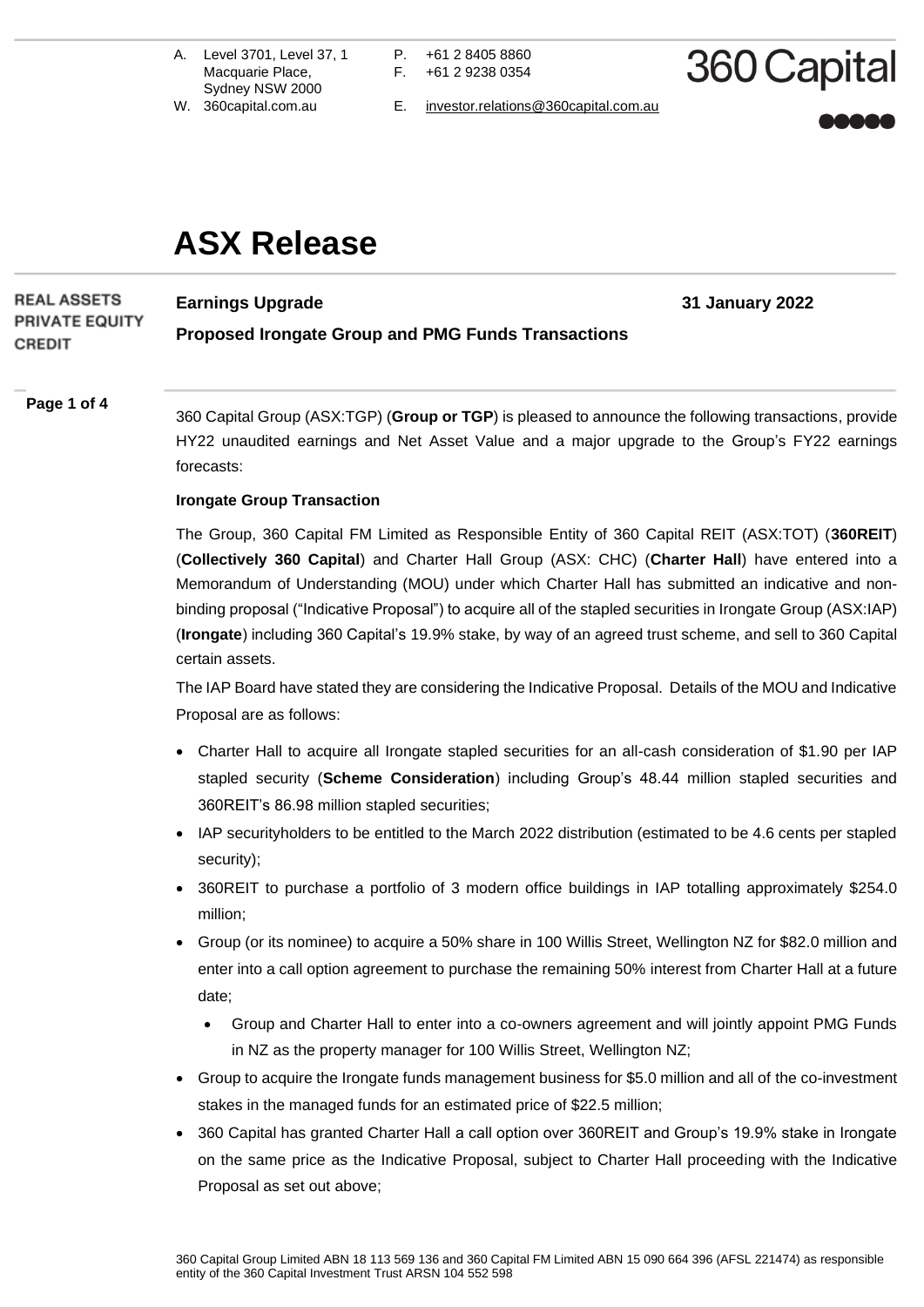- A. Level 3701, Level 37, 1 Macquarie Place, Sydney NSW 2000
- 
- P. +61 2 8405 8860 F. +61 2 9238 0354
- 360 Capital
- W. 360capital.com.au E. [investor.relations@360capital.com.au](mailto:investor.relations@360capital.com.au)

# **ASX Release**

### **Page 2 of 4**

- 360 Capital and Charter Hall will each pay the balance of their own costs associated with their respective acquisitions;
- 360 Capital will pay for 20% of the Irongate lease tail and staff redundancy costs; and
- 360 Capital has granted Charter Hall matching rights, standstill and no shop provisions and exclusivity.

Group and 360REIT have sufficient financial resources to complete the Irongate Group Transaction with Charter Hall and do not require undertaking any capital raisings, with funding to come from existing cash resources, Scheme Consideration and a small debt facility for 360REIT.

Group and 360REIT have been advised by Citigroup Global Markets Australia Pty Limited as financial adviser and Clayton Utz as legal adviser.

Assuming the Irongate Board recommends the Charter Hall Indicative Proposal to Irongate securityholders, 360 Capital looks forward to working with Charter Hall and Irongate's Board and management team to conclude the transaction prior to 30 June 2022.

### **PMG Funds Transaction**

In line with the Group's stated strategy of "**increasing its funds management activities"** and TOT's stated strategy of providing its securityholders with "**consistent and growing income returns with an opportunity for capital growth from a diversified real estate portfolio located within Australia and New Zealand**", the Group and TOT have agreed a transaction on TOT's 50% interest of PMG Funds.

Under the agreement, Group will buy from TOT its 50% interest in PMG Funds for NZ\$21.875 million plus 50% of PMG Funds NTA. The agreement is subject to a number of conditions, including due diligence, documentation, an independent expert opining that the offer is "Fair and Reasonable and in the best interest of TOT securityholders, (excluding TGP and its associates) and TOT securityholder approval (excluding TGP and its associates).

PMG Funds currently has approximately \$875 million of FUM comprising a series of unlisted, open ended real estate investment funds. The remaining 50% share in PMG will remain owned by staff and directors.

If TOT and TGP securityholders approve the PMG Funds transaction at their respective securityholder meetings (scheduled for late March 2022), it is expected that the transaction will settle shortly thereafter providing the Group with a strong beachhead to grow NZ opportunities.

The Group also notes 360 Capital REIT's announcement today on its HY22 unaudited earnings and Net Asset Value and a major upgrade to it's FY22 earnings forecasts. The Group and its associates own 23.54% of TOT's securities and alongside fellow TOT securityholders, we welcome TOT's significant earnings upgrade and its proposed property acquisitions in line with its stated strategy to become a more traditional diversified REIT.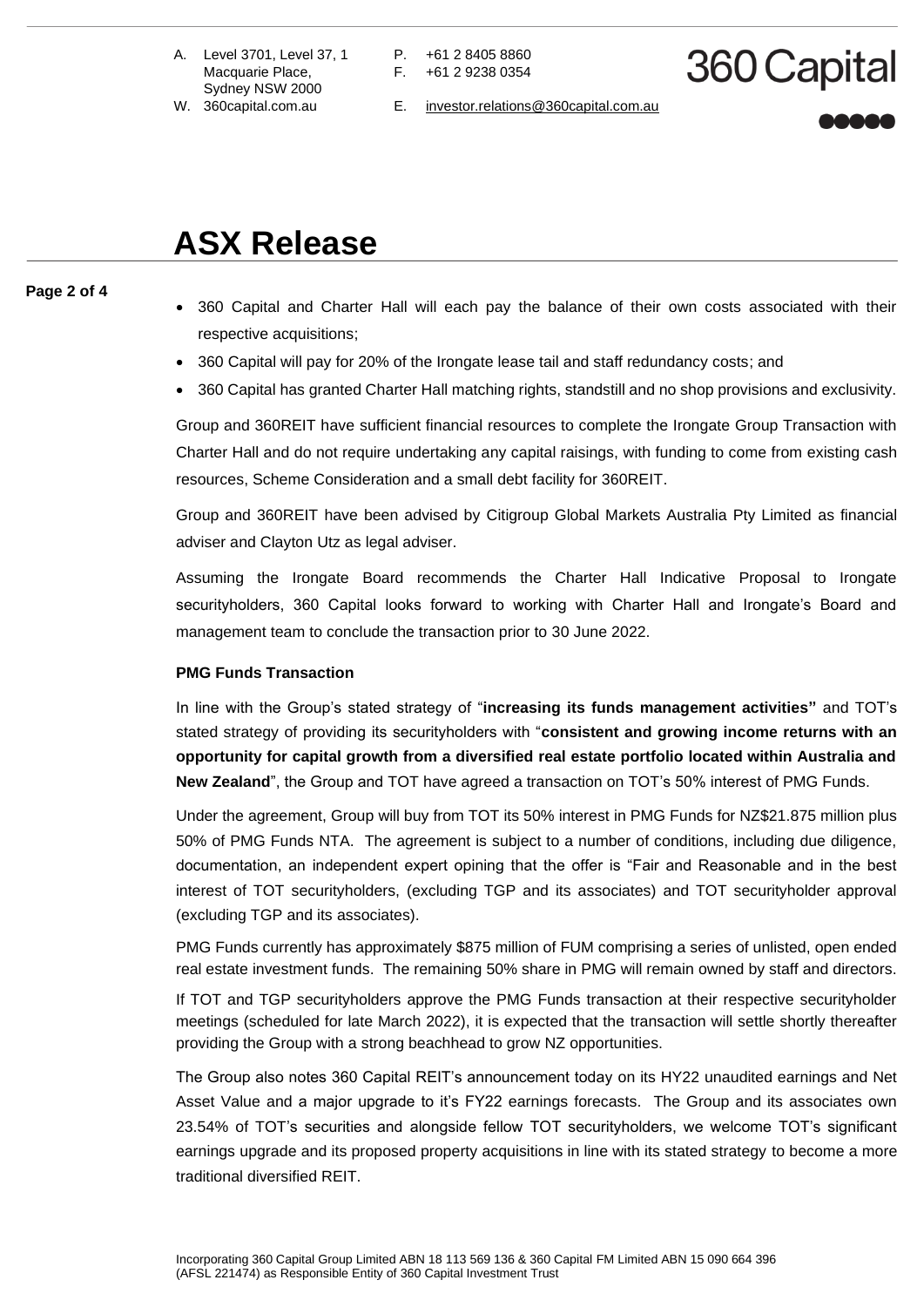- A. Level 3701, Level 37, 1 Macquarie Place, Sydney NSW 2000
- 
- P. +61 2 8405 8860 F. +61 2 9238 0354
- 360 Capital
- W. 360capital.com.au E. [investor.relations@360capital.com.au](mailto:investor.relations@360capital.com.au)

# **ASX Release**

### **Page 3 of 4**

## **Group HY22 Unaudited Earnings, NAV and FY22 Earnings Upgrade**

The Group has previously forecast its FY22 operating earnings to be 6.0-7.0 cps and to pay a fully franked dividend of 6.0 cps, subject to certain transactions completing during FY22.

The Group is pleased to announce that all major proposed transactions set out in the Group's assumptions for its FY22 previous forecasts have been materially completed in the first 6 months of the financial year resulting the Group's preliminary unaudited financial results being as follows:

| 6 months to 31 December 2021:  |                  | Comments:                               |
|--------------------------------|------------------|-----------------------------------------|
| Operating Earnings (post tax): | $7.0$ cps        | (up from 0.2 cps in pop)                |
| Dividend (cps)                 | $3.0 \text{cps}$ | (fully franked dividend, up 50% on pcp) |
| Cash                           | \$91.0 million   | (equivalent to \$0.42 per security)     |
| NAV per TGP security           | \$1.00           | (up from \$0.91 as at 30 June 2021)     |

The above preliminary financial results are based on the IAP closing price of \$1.73 per security as at 31 December 2021 and are subject to final audit review.

Based on the results achieved in the 6 months to 31 December 2021 and subject to the above Irongate and PMG Funds transactions proceeding, the Group is pleased to announce the following upgraded financial forecasts for FY22:

| <b>Upgraded FY22 Forecasts:</b> |               | <b>Comments:</b>                        |
|---------------------------------|---------------|-----------------------------------------|
| Operating Earnings (post tax):  | 15.0-16.0 cps | (up from 4.2 cps in pcp)                |
| Dividend (cps)                  | $6.0$ cps     | (fully franked dividend, up 50% on pcp) |